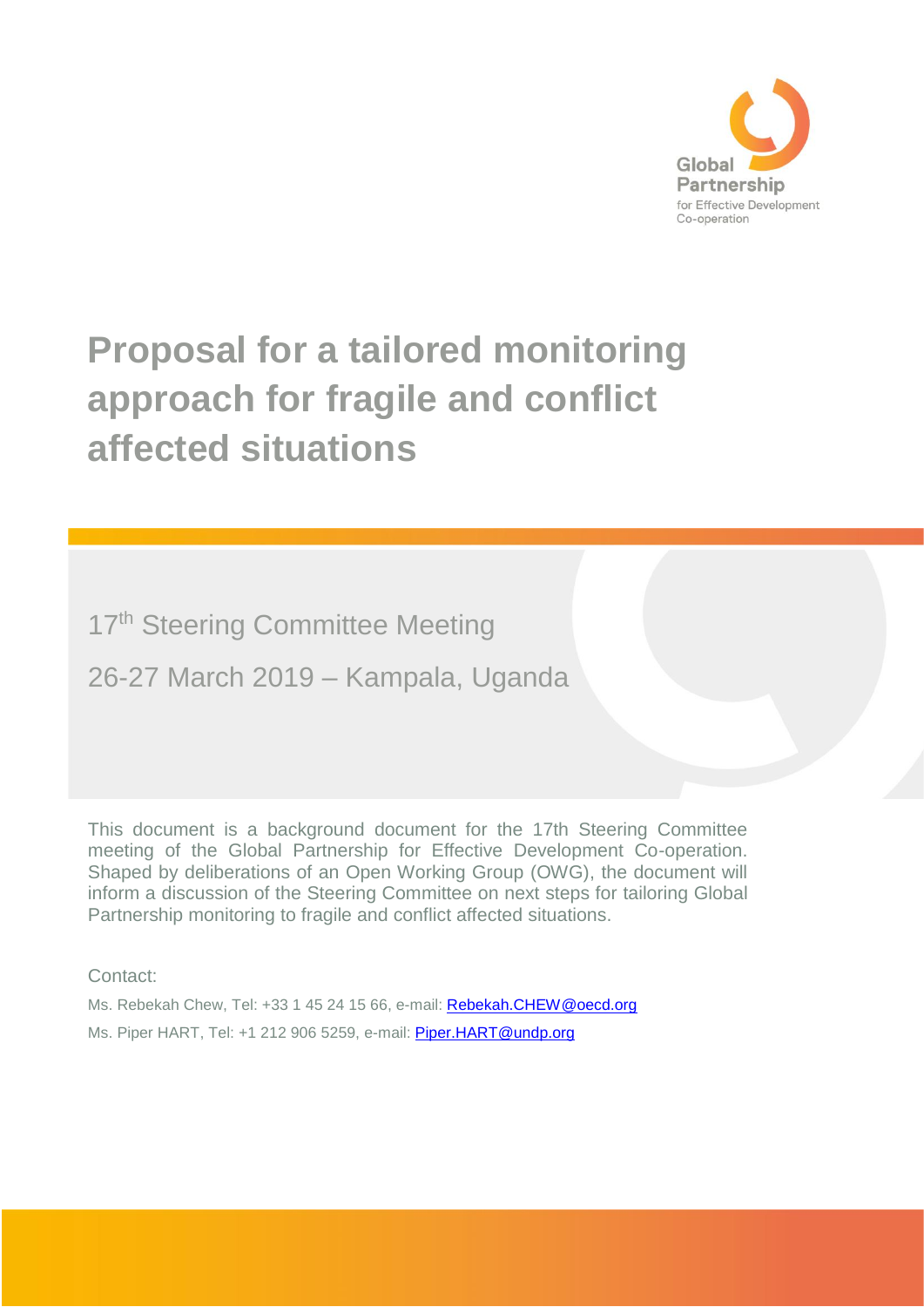# **1. Background**

## What?

Realising the ambition of the 2030 Agenda for Sustainable Development requires both adequate resources, as set out in the Addis Ababa Action Agenda, and adherence to international commitments<sup>i</sup> on delivering resources effectively to maximize the potential of each dollar spent and ensure long-lasting development results. In response to new and evolving challenges that development actors are facing, the Global Partnership for Effective Development Co-operation is adapting how it monitors effective development co-operation, beginning with a focus on fragility and conflict affected situations in order to spur dialogue and action on bottlenecks to delivering effectively in fragile contexts through more relevant and useful data, and a timely feedback loop.

#### **What is fragility? And who is affected?**

The 2016 OECD States of Fragility report defines fragility as the combination of exposure to risk in five areas - economic, environmental, political, social and security - and the insufficient capacity of the state or system to manage, absorb or mitigate those risks<sup>ii</sup>. In this document, 'fragile contexts' is shorthand for countries that are exposed to some level of these risks, particularly political, economic, social and security risks. In addition to multiple dimensions<sup>iii</sup>, a broad spectrum of fragility exists; from severely affected by conflict to relative resilience and stability. This work recognizes that effectiveness principles apply in all country contexts; noting that the principles can be incrementally applied in parallel to improvements in country contextiv. For example, in extremely fragile contexts, focus may be on upholding accountability and transparency, demonstrated through political dialogue and mutual accountability. In other contexts that are less fragile, the full range of effectiveness principles would be monitored and focus might be on tracking progress on country ownership through alignment with national priorities, or use of country systems. Experience from past Monitoring Rounds of the Global Partnership confirms that countries that are actively engaged in severe conflict, do not request to participate. Where monitoring is feasible, however, irrespective of the baseline, tracking progress on effectiveness is critical to engaging in meaningful dialogue on what actions need to be taken to improve the effectiveness of development partnerships, which will ultimately lead to long lasting development gains. Global Partnership monitoring is conducted on a voluntary, country-led basis. As the monitoring exercise is country-led, there have been instances where the government requests to participate yet some development partners choose not to engage with the government on the exercise. Where this has occurred, data for the country includes government data and data from the development partners that choose to report to the government.

### Why?

The development of a monitoring approach that is tailored to fragile contexts responds to calls to adapt Global Partnership monitoring to remain relevant in the context of the 2030 Agenda and the commitment to leave no one behind. Following the 2016 Global Partnership monitoring round, feedback received from countries in fragile situations<sup>v</sup> was that Global Partnership monitoring needs to be better tailored to fragile and conflict affected contexts. Around the same time, the renewed mandate of the Global Partnership reaffirmed the relevance of existing effectiveness principles, but stressed the need to "update the existing monitoring framework to reflect the challenges of the 2030 Agenda, including the pledge to leave no-one behind"vi. In response, as an initial step, the Global Partnership completed a comprehensive refinement exercise in 2017 to strengthen the current monitoring indicators<sup>vii</sup>. Taking a next step to adapting its monitoring, the Global Partnership is now looking at how the monitoring exercise could be better adapted to new and evolving challenges, starting with the development of a tailored monitoring approach for fragile contexts.

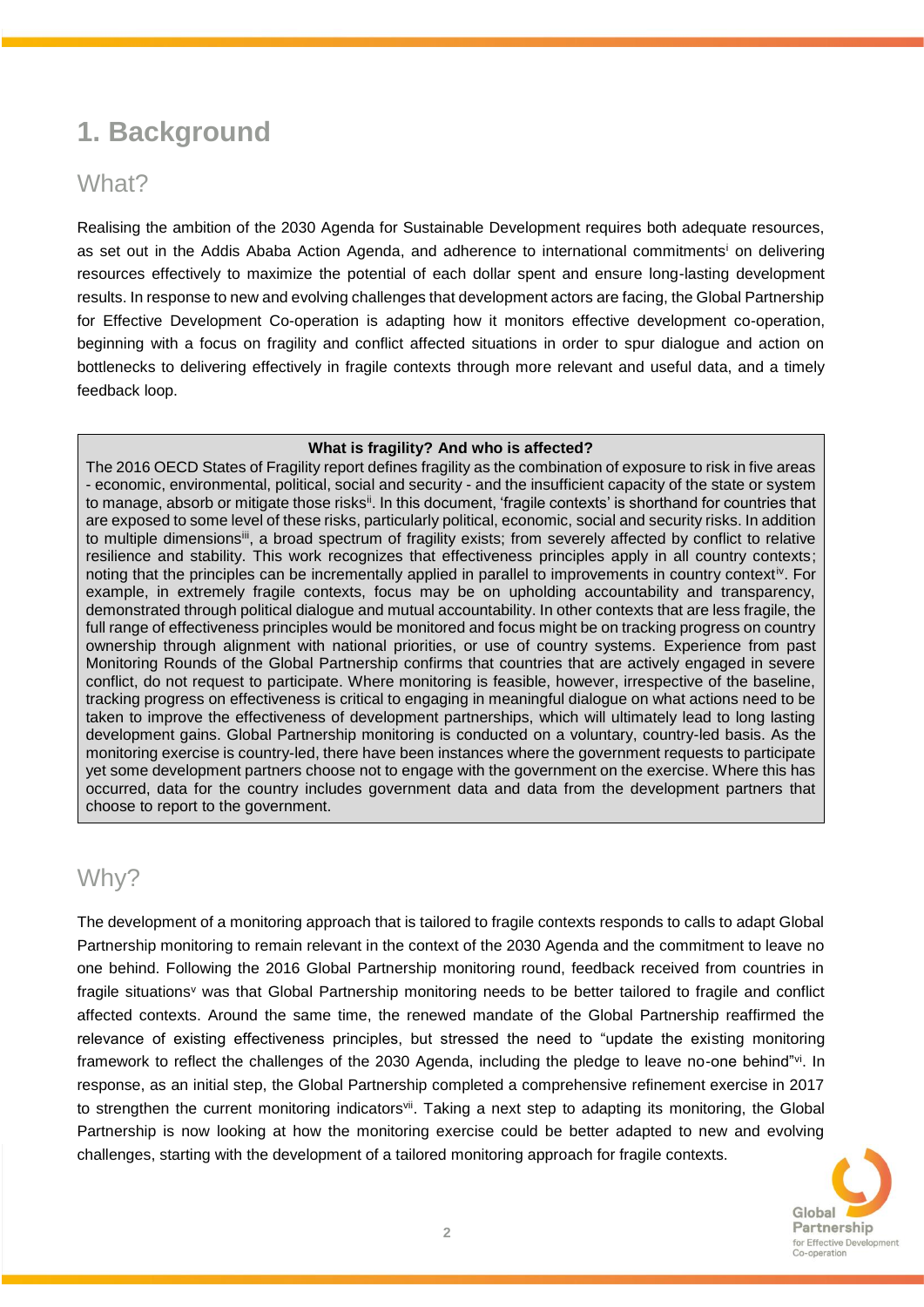### How?

In April 2018, the Global Partnership Steering Committee endorsed the contours for adapting Global Partnership monitoring with an initial focus on fragility with the aim that subsequent themes will follow, and requested that an open working group be set up to guide the development of a proposed monitoring approach tailored to fragile and conflict affected situations. Following the development of a concept notevili, an open working group was set up in mid-2018. The open working group has guided the development of this proposal, which includes inputs from three key constituencies<sup>ix</sup>: partner countries<sup>x</sup>; development partners<sup>xi</sup>; and, civil society<sup>xii</sup>. In addition, several Global Partnership Steering Committee members are also engaged on the open working group (see endnote for a full list of members)<sup>xiii</sup>.

# Progress made

To ensure that the most critical and relevant actions are tracked to deliver useful data, the open working group first considered the most pressing challenges to upholding existing international commitments for effective development co-operation in fragile contexts and then focussed on the actions needed to address these challenges and how they could be monitored. This ensures that the proposed approach adequately captures and addresses 'what' needs to be monitored in addition to 'how' the monitoring is carried out in these contexts. With regards to the latter, building on the experiences of past and current monitoring rounds as well as inputs from the open working group, possible improvements to the monitoring process are detailed in the section below. This is a starting point; further reflection and additional improvements will be considered together during the stock-taking and lessons learned following the 2018 Global Partnership monitoring round. This will enable improvements to the monitoring process for all participating countries to be considered alongside those that might be specific for fragile contexts.

In assessing 'what' needs to be monitored, the open working group identified four key challenges to upholding international commitments for effective development co-operation in fragile contexts: lack of trust, fragmentation, weak humanitarian, development and peace coherence, and weak country ownership<sup>xiv</sup>. The working group recognised that while these challenges are not exclusive to fragile contexts, they are often more pronounced.

Drilling down on the actions needed to address the challenges identified, the open working group outlined six critical action areas around which a monitoring approach could be developed. These six critical action areas include: setting and aligning with national priorities; mutual accountability; use of country systems; inclusive processes to strengthen government legitimacy; strengthening national capacity; and humanitarian, development, peace coherence. The first three action areas are currently covered by Global Partnership monitoring. The current approach to tracking progress in these areas could be improved through adjustments that tailor to fragile contexts, as detailed in Table 1 below. The latter three areas are not currently covered.

In November 2018, the Global Partnership Steering Committee appreciated the progress made and welcomed the six action areas identified by the working group. In early 2019, the open working group discussed possible monitoring approaches that could be employed under each of the six action areas. Noting that improvements to the monitoring process (the 'how') will be further considered during the stock-taking and lessons learned following the 2018 monitoring round, this document sets out below initial thinking on improvements to the process and the content (the 'what') of a tailored monitoring approach for fragile and conflict affected situations as proposed by the open working group for the consideration of the Global Partnership Steering Committee. This concludes the first phase of work. Under the direction of the Global Partnership Steering Committee, the

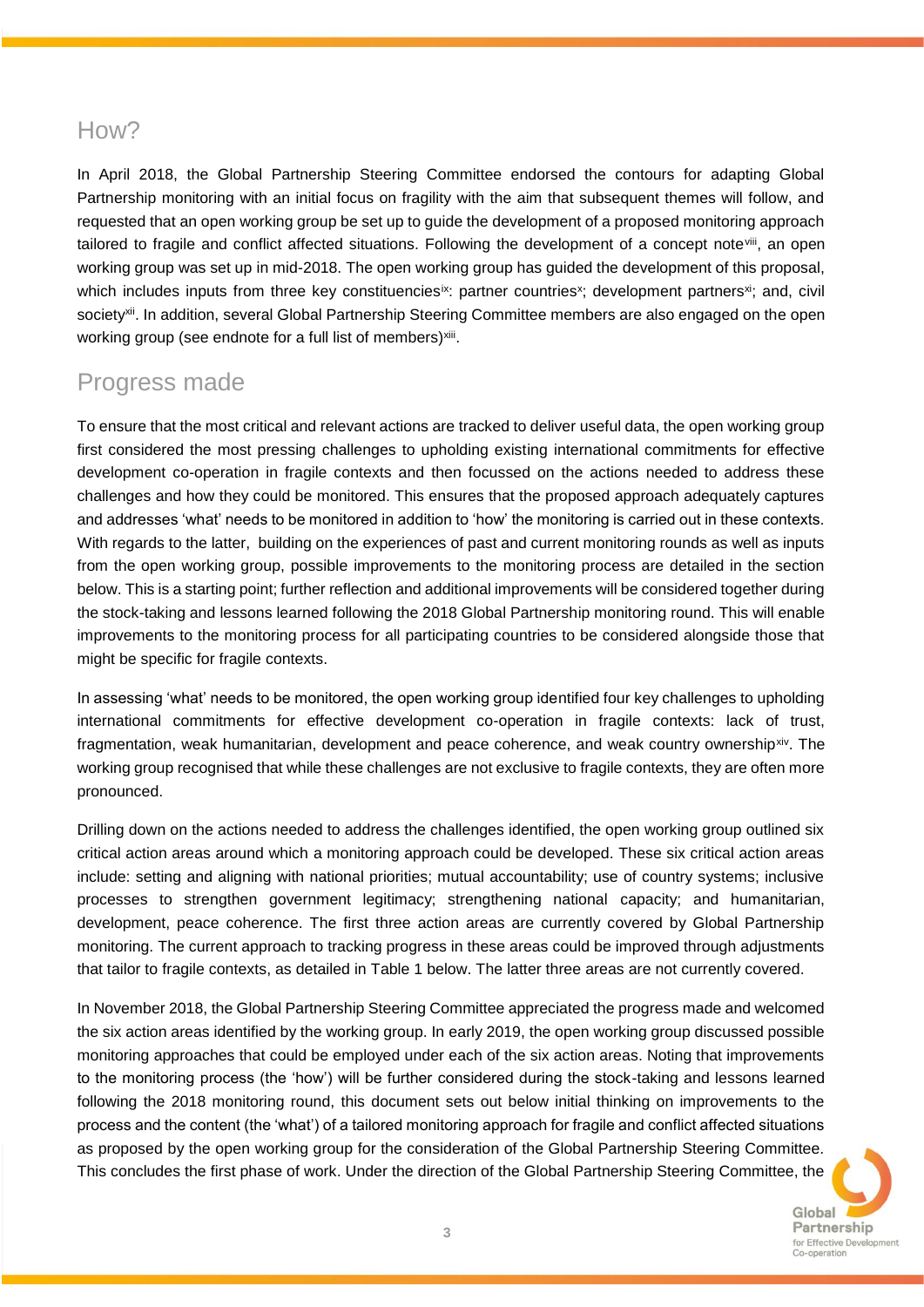second phase of work is outlined below in the section on next steps; including, detailing the indicator methodologies and looking more closely at what improvements are needed with regard to the monitoring process.

# **2. Proposed monitoring approach**

The intended outcome of this proposed adapted monitoring approach is to allow for a leaner and less burdensome monitoring process for fragile and conflict affected situations that is more attuned to the realities of their development co-operation contexts. Properly applied, this approach will provide an improved feedback loop on where progress is being made, and spur dialogue and action where the bottlenecks lie to implementing existing international commitments in fragile contexts.

The proposed approach retains the key features of Global Partnership monitoring: that is, it is voluntary, country-led, and based on multi-stakeholder engagement. Improvements made to Global Partnership monitoring during the development of this tailored approach for fragile contexts could inform improvements to Global Partnership monitoring for all participating countries. Where useful, newly developed monitoring approaches that are relevant for all contexts could be picked up when preparations are underway for the next Global Partnership monitoring round.

### a) Possible improvements to the process

As part of the stocktaking and lessons learned that take place following each monitoring round, it is planned that a review of the monitoring process, including how it could be improved for fragile and conflict affected situations, would be considered together with the overall stocktaking for all participating countries following the 2018 monitoring round. However, preliminary thinking on how to improve the monitoring process in fragile contexts, based on feedback from open working group members, experiences of past and current Monitoring Rounds and availability of data, includes the following:

- ‒ **Greater in-kind technical assistance** at country level to support a multi-stakeholder process and strengthen national systems and processes. While willingness to participate can be high, pronounced challenges in fragile contexts relating to capacity, competing priorities, and technical limitations among others, calls for consideration of additional support in country to support the monitoring process. This could be a key development partner that provides technical support to the government, champions the exercise among stakeholders in country, and supports a smooth, inclusive, high-quality data collection process. The monitoring exercise, and the multi-stakeholder process, is in itself a useful capacity strengthening exercise, which provides benefits in terms of the monitoring results but also significant value in terms of building relationships and trust, as well as strengthening national mechanisms.
- ‒ **An improved reporting tool** that is more adaptable to different country contexts, and directs respondents through the monitoring framework based on how they answer the indicator questions (i.e. asking additional questions where relevant and skipping on to the next section where there is no additional information to provide). For development partners, where a decision is taken not to engage with the government on the monitoring exercise, the monitoring tool could set out an initial question on engagement and relationship with the government before the remaining questions are asked. This would provide space for development partners to flag where they have chosen not to engage with the government. For partner country governments, recognising the complementarity between the

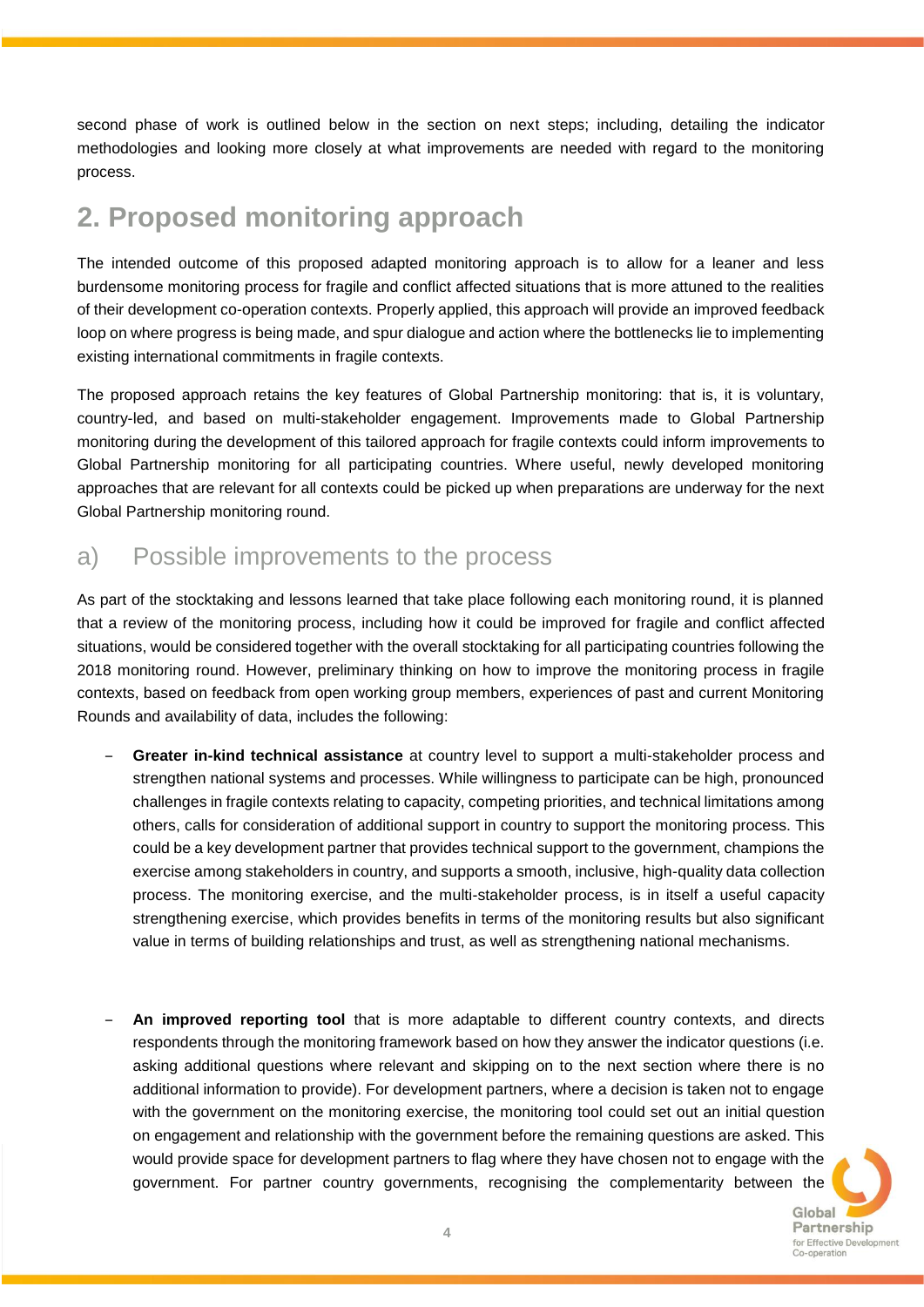proposed approach for fragile contexts and the existing Global Partnership framework, a monitoring approach for fragile contexts that is entirely separate from other participating countries is not desired. It is envisaged that the proposed approach – as well as subsequent tailored approaches that could be developed - would be weaved into the overarching Global Partnership monitoring framework in such a way that enables partner countries to respond to aspects that are relevant to their country context and not report on areas that are not relevant. For example, in response to indicator 1B on strengthening national development strategies, if a partner country indicates that they have conducted a fragility assessment or national cohesion strategy, further questions would probe on the quality, inclusiveness and relevance of the assessment. If the country does not indicate that that this type of assessment has been carried out, the follow-up questions would be skipped. This will require a rethinking of how the monitoring tool is constructed and reported on to be more flexible and responsive to country context. It is proposed that this reconceptualising of the monitoring tool be considered together with possible improvements to the monitoring process during the stocktaking that will take place following the 2018 Global Partnership monitoring round.

As noted above, these possible improvements to the process are a starting point. Further reflection and additional improvements will be considered together during the stock-taking and lessons learned following the 2018 Global Partnership monitoring round.

### b) Tailoring the content

The proposed monitoring approach is summarised below in Table 1. The table sets out the suggested indicators for inclusion in an adapted monitoring approach, which monitors a smaller set of focussed effectiveness issues in fragile contexts as compared to the existing Global Partnership monitoring framework. The final section of this paper, the Annex, provides greater detail on how each of these indicators would be further developed into detailed indicator methodologies pending endorsement of the Global Partnership Steering Committee on the broad direction of the proposed approach.

#### **Legend for Table 1**

| Existing Global Partnership area. Text in blue indicates where changes to existing Global |
|-------------------------------------------------------------------------------------------|
| Partnership indicators are suggested. See Annex for further details on what is new/       |
| changed.                                                                                  |
| New area not currently covered by Global Partnership monitoring.                          |

#### **Table 1. Proposed approach to monitoring effectiveness in fragile and conflict affected situations**

|                                           |                                                                            | Data source |            |
|-------------------------------------------|----------------------------------------------------------------------------|-------------|------------|
|                                           |                                                                            | Existing    | Collected  |
|                                           |                                                                            | global      | at country |
| <b>Indicator</b>                          | <b>Measurement</b>                                                         | data        | level      |
| <b>Action area: Mutual accountability</b> |                                                                            |             |            |
| Mutual                                    | % of partner countries that have an inclusive mechanism in place for       |             |            |
| accountability                            | dialogue on development co-operation (distinct from political dialogue     |             |            |
| among                                     | that it addresses accountability with regards to roles and<br>$\mathsf{I}$ |             |            |
| development actors                        | responsibilities of actors engaged in development partnerships)            |             |            |
| is strengthened                           |                                                                            |             |            |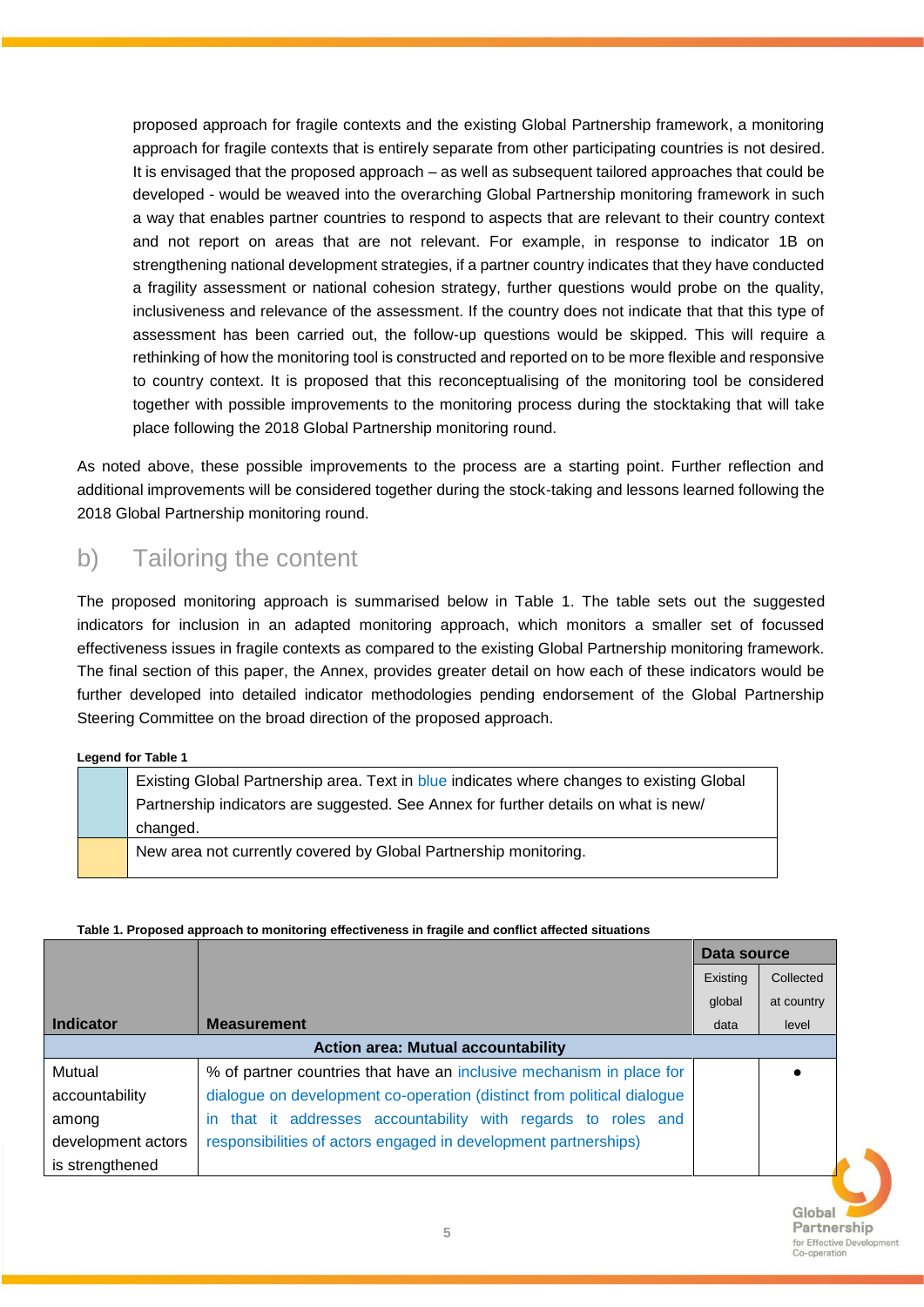|                               |                                                                                    | Data source |                 |
|-------------------------------|------------------------------------------------------------------------------------|-------------|-----------------|
|                               |                                                                                    | Existing    | Collected       |
|                               |                                                                                    | global      | at country      |
| <b>Indicator</b>              | <b>Measurement</b>                                                                 | data        | level           |
| through inclusive             | Criteria: whether the mechanism for dialogue on development co-                    |             |                 |
| dialogue                      | operation is:                                                                      |             |                 |
|                               | i.<br>held regularly, with appropriate counterparts                                |             |                 |
|                               | results-orientated,<br>ii.                                                         |             |                 |
|                               | iii.<br>where<br>development<br>co-operation<br>transparent,                       |             |                 |
|                               | data/information is actively shared a) within the coordinating                     |             |                 |
|                               | mechanism (or mutual assessment/ portfolio review), with all                       |             |                 |
|                               | partners, including civil society; b) regularly recorded within                    |             |                 |
|                               | the national aid management system; and c) is publically                           |             |                 |
|                               | available                                                                          |             |                 |
|                               | and inclusive, including whether sub-national government, civil<br>iv.             |             |                 |
|                               | society and other actors are engaged                                               |             |                 |
|                               | <b>Action area: Political dialogue</b>                                             |             |                 |
| Foster legitimate             | [Placeholder for political dialogue - distinct from dialogue on                    |             |                 |
| politics through              | development co-operation in that it addresses political concerns,                  |             |                 |
| regular political             | security, legitimacy among other issues - with development partners                |             |                 |
| dialogue                      | and civil society, which could be tracked at international, regional,              |             |                 |
|                               | country and/or local level]                                                        |             |                 |
|                               | Action area: Alignment with national priorities / strengthening national capacity  |             |                 |
| Countries                     | % of partner country governments that strengthen evidence-based                    |             |                 |
| strengthen national           | national development planning tools/frameworks                                     |             |                 |
| development                   |                                                                                    |             |                 |
| planning tools/<br>frameworks | Criteria:<br>i) Whether a national conflict/risk/resilience/cohesion assessment or |             |                 |
|                               | other relevant assessment has been conducted through inclusive                     |             |                 |
|                               | dialogue with civil society, subnational groups and communities, and               |             |                 |
|                               | whether it has been used to inform and underpin national development               |             |                 |
|                               | planning; or                                                                       |             |                 |
|                               | ii) Whether the national development planning document (where it                   |             |                 |
|                               | exists): responds<br>the issues raised in<br>to<br>the<br>national                 |             |                 |
|                               | conflict/risk/resilience/cohesion<br>relevant<br>assessment<br>other<br><b>or</b>  |             |                 |
|                               | assessment (where it has been conducted); has been developed                       |             |                 |
|                               | through inclusive dialogue; is used to define and track the country's              |             |                 |
|                               | development priorities; is monitored regularly and transparently; and,             |             |                 |
|                               | is used to inform decision making                                                  |             |                 |
| Development                   | % of development partners that use existing country-led tools/                     |             |                 |
| partners use                  | frameworks                                                                         |             |                 |
| existing country-led          |                                                                                    |             |                 |
| tools/ frameworks             |                                                                                    |             |                 |
| Development                   | [Placeholder to track the effectiveness of strengthening national                  |             |                 |
| partners strengthen           | capacities to plan, implement and evaluate development activities]                 |             |                 |
| national capacities           |                                                                                    |             |                 |
|                               |                                                                                    |             | $C_{\text{le}}$ |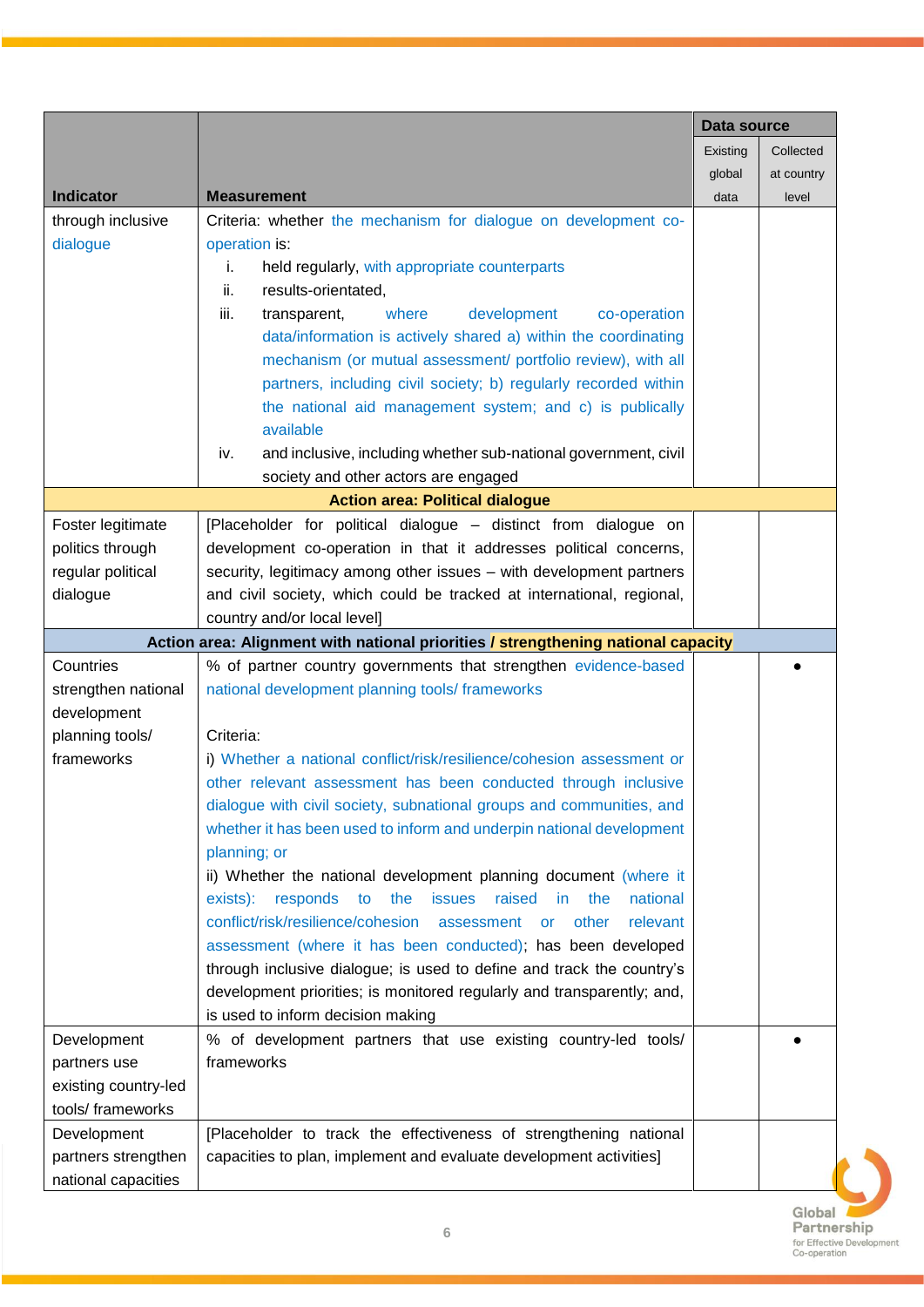|                    |                                                                        | Data source |            |
|--------------------|------------------------------------------------------------------------|-------------|------------|
|                    |                                                                        | Existing    | Collected  |
|                    |                                                                        | global      | at country |
| <b>Indicator</b>   | <b>Measurement</b>                                                     | data        | level      |
| Reduce             | [Placeholder for measurement approach to track the reduction of        |             |            |
| redundancy and     | fragmentation of actors and activities]                                |             |            |
| overlap of actors  |                                                                        |             |            |
| and activities     |                                                                        |             |            |
|                    | Action area: Use of country systems                                    |             |            |
| Partner countries  | Improvements in select PEFA scores over time                           |             |            |
| strengthen the     |                                                                        |             |            |
| quality of their   |                                                                        |             |            |
| public financial   |                                                                        |             |            |
| management         |                                                                        |             |            |
| systems            |                                                                        |             |            |
| Development        | Use and strengthen country systems                                     |             |            |
| partners use and   |                                                                        |             |            |
| strengthen country | Sub-elements:                                                          |             |            |
| systems            | i.<br>Disbursements to the public sector as a proportion of total      |             |            |
|                    | bilateral disbursements in country                                     |             |            |
|                    | ii.<br>Portion of aid on budget: share of development co-operation     |             |            |
|                    | funds planned for the country's public sector that was                 |             |            |
|                    | recorded in the annual budget submitted for legislative                |             |            |
|                    | approval                                                               |             |            |
|                    | iii.<br>Core support to national civil society organisations           |             |            |
|                    | Development co-operation flows that are channeled through<br>iv.       |             |            |
|                    | a country's public financial management systems as a                   |             |            |
|                    | proportion of disbursement to the public sector                        |             |            |
|                    | Action area: Humanitarian-development-peace coherence                  |             |            |
| Foster             | Interim measure to track humanitarian-development-peace coherence      |             |            |
| humanitarian-      | (to be included in indicator 1A and 1B) [Placeholder for which a       |             |            |
| development-peace  | monitoring approach could be developed once agreed actions are in      |             |            |
| coherence          | the<br>including<br>recently<br>monitoring<br>adopted<br>DAC<br>place, |             |            |
|                    | Recommendation on Humanitarian-Development-Peace Nexus ]               |             |            |

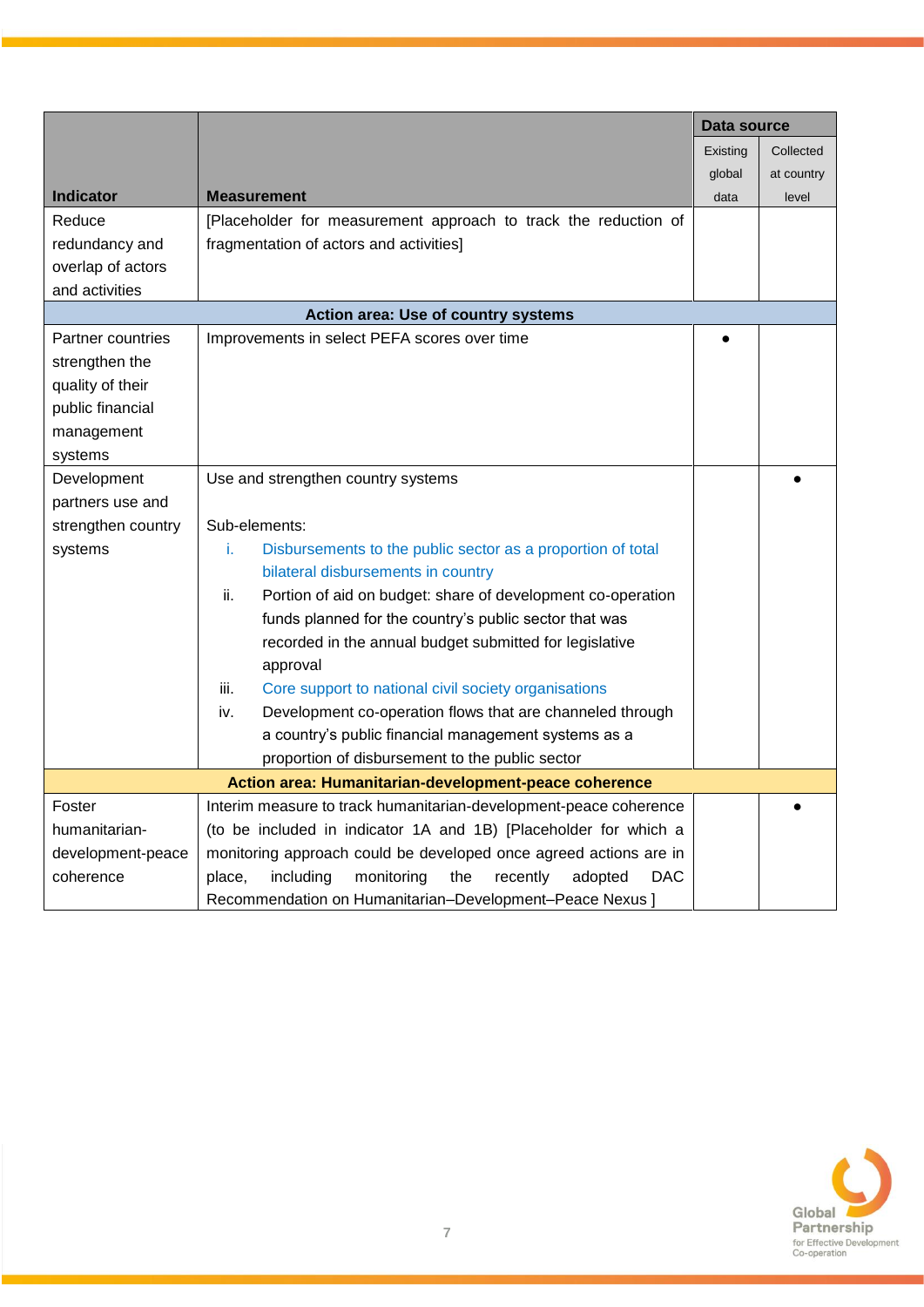# **3. Next Steps**

Table 1 above sets out the broad substantive direction of the proposed, tailored approach to monitoring effective development co-operation in fragile and conflict affected situations. This proposal, which presents a smaller set of focussed effectiveness challenges in fragile contexts as compared to the existing Global Partnership monitoring framework, concludes the first phase of work. The second phase of work, and proposed next steps, include the following:

- ‒ **The development of measurement approaches and indicator methodologies.** Table 1 above provides an indication of the broad direction of the proposed monitoring approach for fragile contexts. More work is needed to develop measurement approaches for the placeholders, as well as detailed methodologies for each indicator in consultation with partner countries and key stakeholders to ensure that the methodologies reflect what is useful and meaningful to track, as well as available, at country level. The Annex (below) provides greater detail on how each of the proposed indicators would be further developed into detailed indicator methodologies.
- ‒ **A review of the monitoring process for fragile contexts.** As part of the stocktaking and lessons learned that take place following each monitoring round, it is planned that a review of the monitoring process and how it could be improved for fragile and conflict affected situations would be considered together with the overall stocktaking for all participating countries following the 2018 monitoring round.
- ‒ **Reconceptualising the Global Partnership monitoring tool.** A more flexible monitoring tool could allow for the proposed approach to be weaved into the overarching Global Partnership monitoring framework in such a way that enables partner countries and development partners to respond to aspects that are relevant to their country context and skip over those areas that are not relevant. It is already current practice that not all countries report on all areas. However, improvements to the reporting tool could be made to make it more user-friendly.

**The Steering Committee is invited to provide feedback and strategic guidance** on the proposed monitoring approach, particularly on the following questions:

- ‒ **Among the six agreed areas, is there a need to be more selective or add components to adequately cover the six critical action areas? Are there key issues/stakeholders that require greater attention?**
- ‒ **How can the tailored approach for fragility be best integrated into one comprehensive monitoring exercise? Do you foresee benefits/limitations with the proposal to revise the monitoring tool in such a way that allows for relevant questions to be asked, and others to be skipped?**
- ‒ **What considerations need to be accounted for in revising the monitoring process for fragile contexts together with stocktaking that will take place for all participating countries following the 2018 monitoring round?**

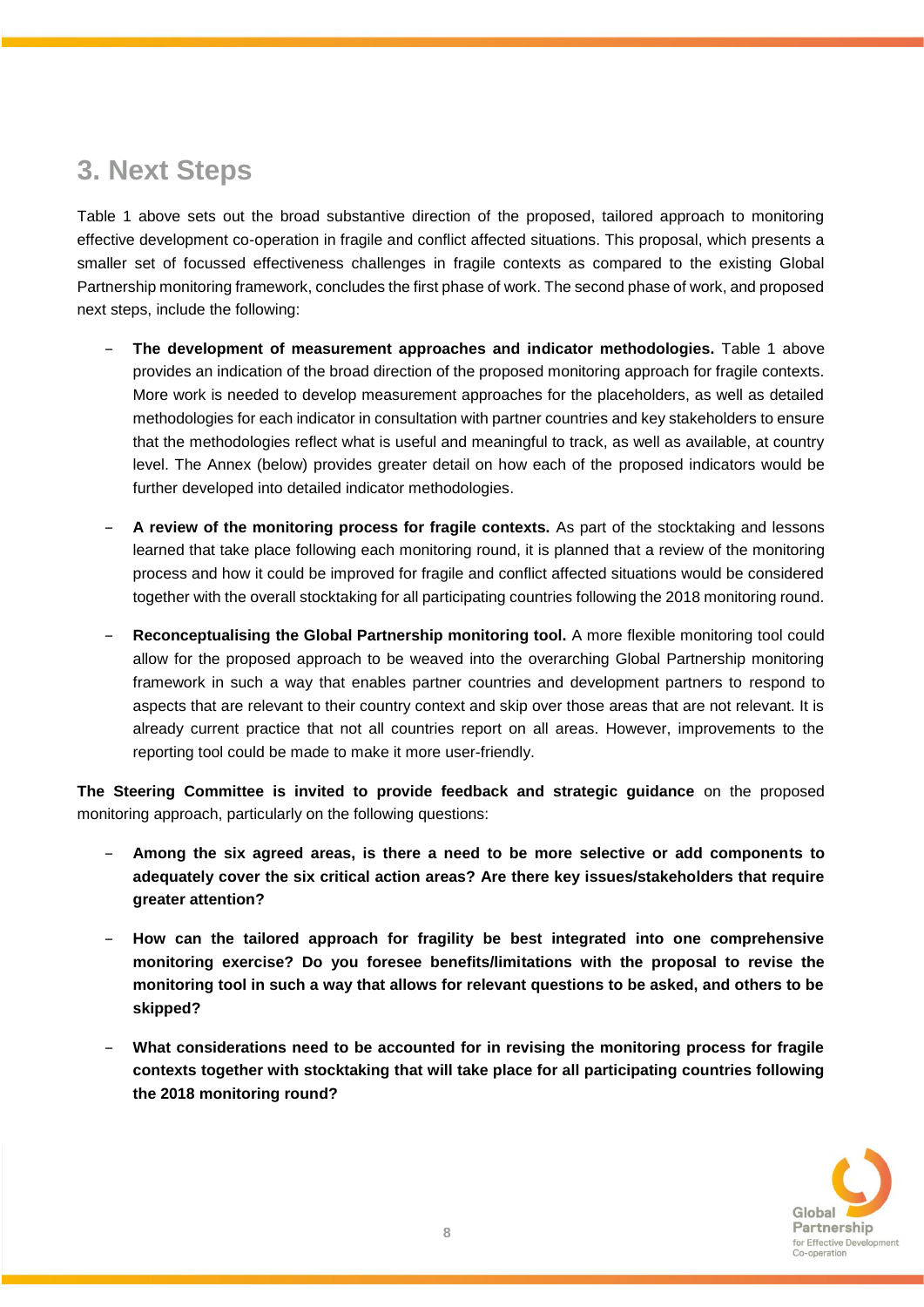It is anticipated that the tailored monitoring approach for fragile contexts will be shared with the international community at the Global Partnership's Senior-Level Meeting in July 2019 to demonstrate how the Global Partnership is adapting to evolving challenges related to implementation of the 2030 Agenda. The discussions at the Senior-Level Meeting will benefit from the monitoring results and experiences of around half of the countries participating in the 2018 monitoring round, which are considered to be affected by some dimension of fragility<sup>xv</sup>. This includes all 20 g7+ countries. Highlighting the specific needs and challenges of fragility ties in with the Sustainable Development Goals under review at the 2019 UN High-Level Political Forum, which includes Goal 16 on promote peaceful and inclusive societies and build effective institutions.

With oversight and strategic guidance of the Global Partnership Steering Committee, the second phase of work will likely continue beyond July 2019 and the Global Partnership's Senior-Level Meeting. This would not affect the ability to share the newly tailored approach with the international community, as well as engage with and put a spotlight on the unique needs and challenges of fragile contexts at the Senior-Level Meeting. Rather it would enable key stakeholders to continue to provide feedback on the detailed indicator methodologies as they are being fleshed out. It is envisaged that the tailored approach would be rolled out in the next monitoring round of the Global Partnership, likely to take place in 2021, with planning for the next monitoring round kicking off in 2020. The next steps included in the second phase of this work, including the development of indicator methodologies, consideration for a more flexible monitoring tool and improvements for the monitoring process, will feed into the overall preparations for the next monitoring round.

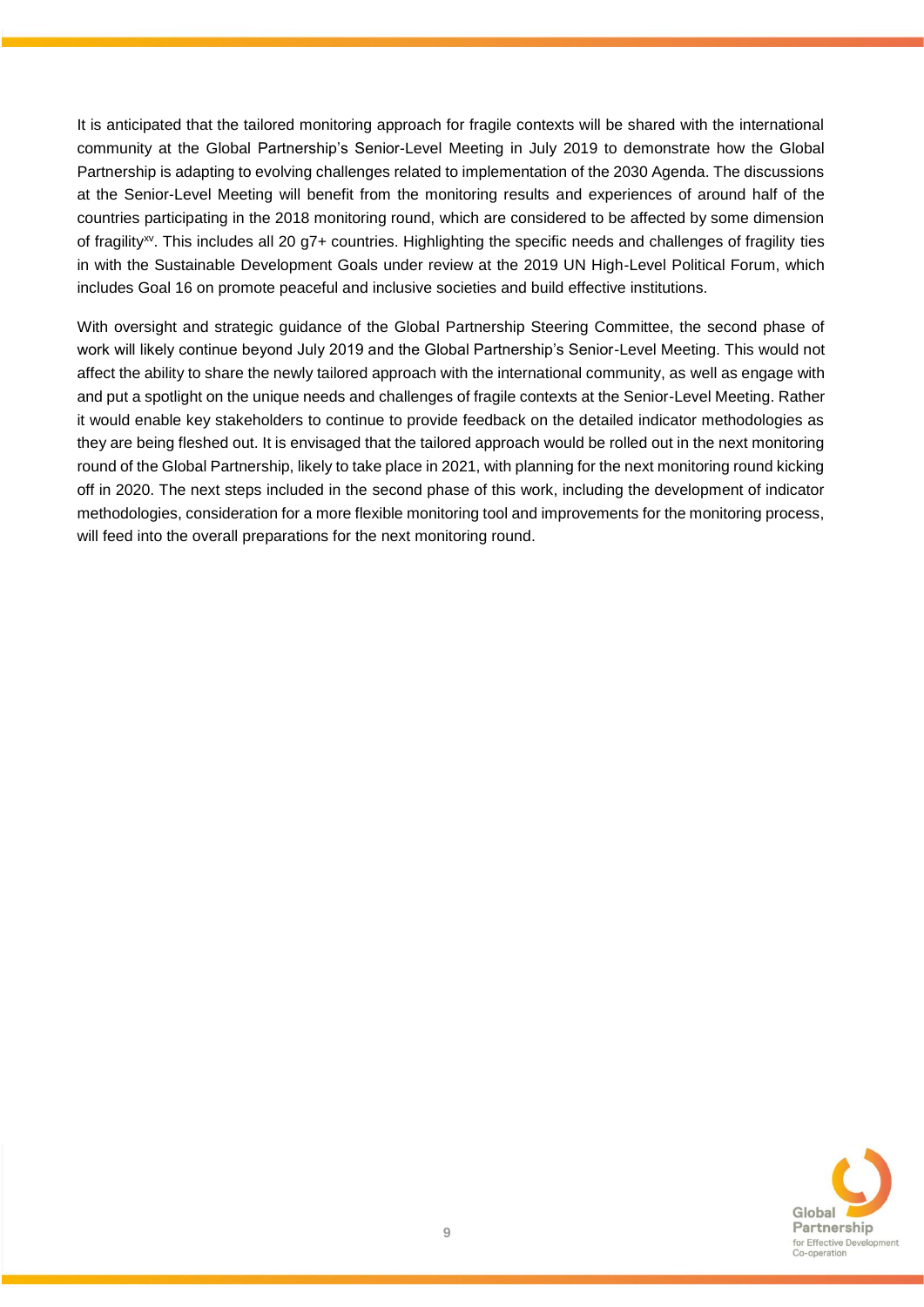#### **ANNEX – DETAIL ON HOW THE PROPOSED INDICATORS WOULD BE DEVELOPED**

This annex provides further information and direction on how the proposed indicators outlined in Table 1 would be developed into indicator methodologies, in close consultation with key stakeholders in a strategic selection of countries that have participated in the 2018 Monitoring Round to ensure that the proposed monitoring approach is grounded in reality at country level.

For each proposed indicator in Table 1, there is a brief explanation of what the indicator refers to, the rationale for its inclusion in the proposed approach, and the broad outlines of a measurement approach and/or – particularly where there is a placeholder – further information on what type of measurement approach could be explored. The proposed measurement approaches utilise existing Global Partnership monitoring approaches where feasible and build on lessons learned from past Global Partnership monitoring rounds. As with the work to date, any more detailed measurement and construction of each indicator will be subject to subsequent review and endorsement by the Global Partnership Steering Committee.

| <b>Mutual</b>  | Mutual accountability among development actors is strengthened |
|----------------|----------------------------------------------------------------|
| accountability | through inclusive dialogue                                     |

#### *Background*

Linking to the need for political dialogue, the open working group recognized the importance of mutual accountability, which can be facilitated through a mechanism to set, discuss and follow-up on agreed roles and responsibilities. Mutual accountability is critical to building trust. Mutual accountability frameworks that detail roles and responsibilities of partner country governments, development partners and civil society, and include regular reviews of the framework, are an effective mechanism to hold one another to account on commitments in a more accessible and transparent manner. Where a mutual accountability framework has not been established, an inclusive mechanism for dialogue on development co-operation provides an informal mechanism for mutual accountability, and can be a starting point toward establishing a more formally agreed mutual accountability framework.

*Proposed approach: % of partner countries that have an inclusive mechanism in place for dialogue on development co-operation* 

*Criteria: whether the mechanism in place for dialogue on development co-operation is:*

*i) held regularly, with appropriate counterparts*

*ii) results-orientated,* 

*iii)* transparent, where development co-operation data/information is actively shared a) within the coordinating *mechanism (or mutual assessment/ portfolio review), with all partners, including civil society; b) regularly recorded within the national aid management system; and c) is publically available*

*iv) and inclusive, including engagement of sub-national government, civil society and other actors* 

#### *Proposed adjustments*

 The proposed data source is Global Partnership monitoring. The proposed approach builds on the existing Global Partnership indicator on mutual accountability (indicator 7) and brings in elements of the complementary information on transparency (indicator 4).

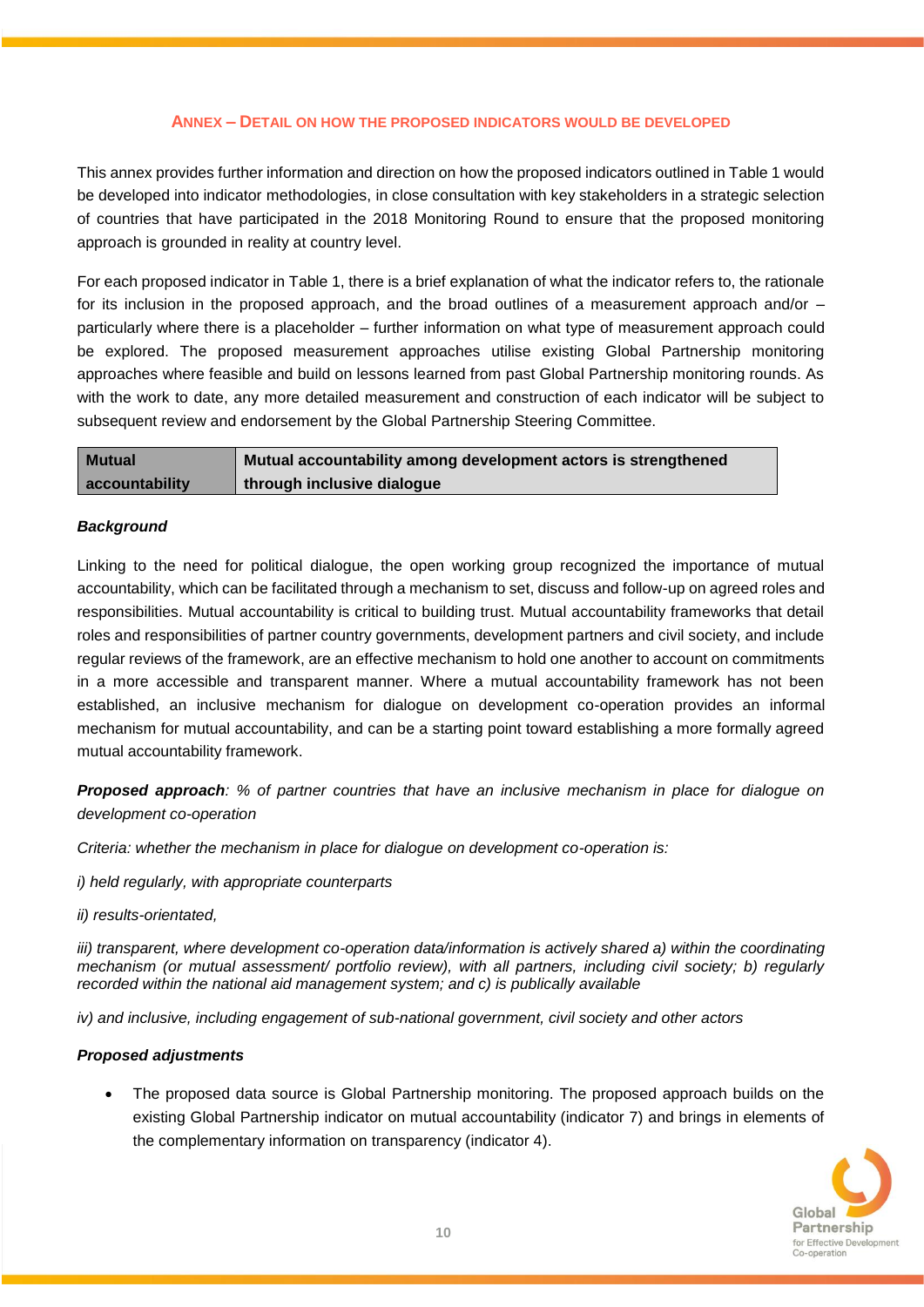- The existing indicator currently specifies and allows for reporting on the inclusiveness of mutual assessment reviews to include sub-national governments, civil society and other national stakeholders. Tracking the inclusive nature of mutual assessment reviews would remain in place.
- To tailor to fragile contexts, consideration would be given to:
	- o **Adapting the focus of this indicator from looking at mutual assessment reviews to focusing on the establishment and quality of a mechanism for dialogue on development co-operation.** Consideration could also be given to looking at portfolio reviews within the context of this indicator.
	- o **Adding a question on whether appropriate counterparts engage in the dialogue mechanism/mutual assessment review.** Consideration could also be given to whether international observers are able to participate.
	- o **Adding a subsequent question to the existing indicator question on whether a 'joint regular assessment' was conducted.** In response to the open working group's consideration of allowing for flexibility and adaptation to tailor to specific priorities and constraints in planning and accountability tools, a follow up question could be asked on the periodicity of the reviews to those who respond that joint regular assessments take place. The importance of higher frequency of joint regular assessments is that it allows for greater flexibility to adapt planning and accountability tools that is not possible when assessment are not held regularly.
	- o **Consideration for whether there is enough space/ the right questions asked to development partners to draw out a response on their view of the effectiveness and quality of the dialogue/mutual accountability reviews.** In the existing indicator, there are currently 5 questions asked to partner countries and 2 to development partners.
	- o **Adapting the monitoring process – overall but particularly for this indicator – to account for situations where development partners may not be directly engaged or willing to participate in a multi-stakeholder process on monitoring effectiveness with the government.**
	- o Depending on how the placeholder for political dialogue develops, a question could be added on political dialogue at country level.
- To the extent possible, method of calculation would be consistent with current Global Partnership practice; that is, the percentage of countries that meet at least four out of the five dimensions for effective dialogue on development co-operation/mutual assessments (note that the fifth dimension is that the mutual assessment review is established/ takes place).

| Political dialogue   Partner country governments engage in regular political dialogue with |
|--------------------------------------------------------------------------------------------|
| development partners and civil society                                                     |

#### *Background*

Fostering legitimate politics through regular political dialogue was internationally recognized as a foundational step to engaging effectively in fragile situations in  $2011 \times v$ . The shared commitment to building effective,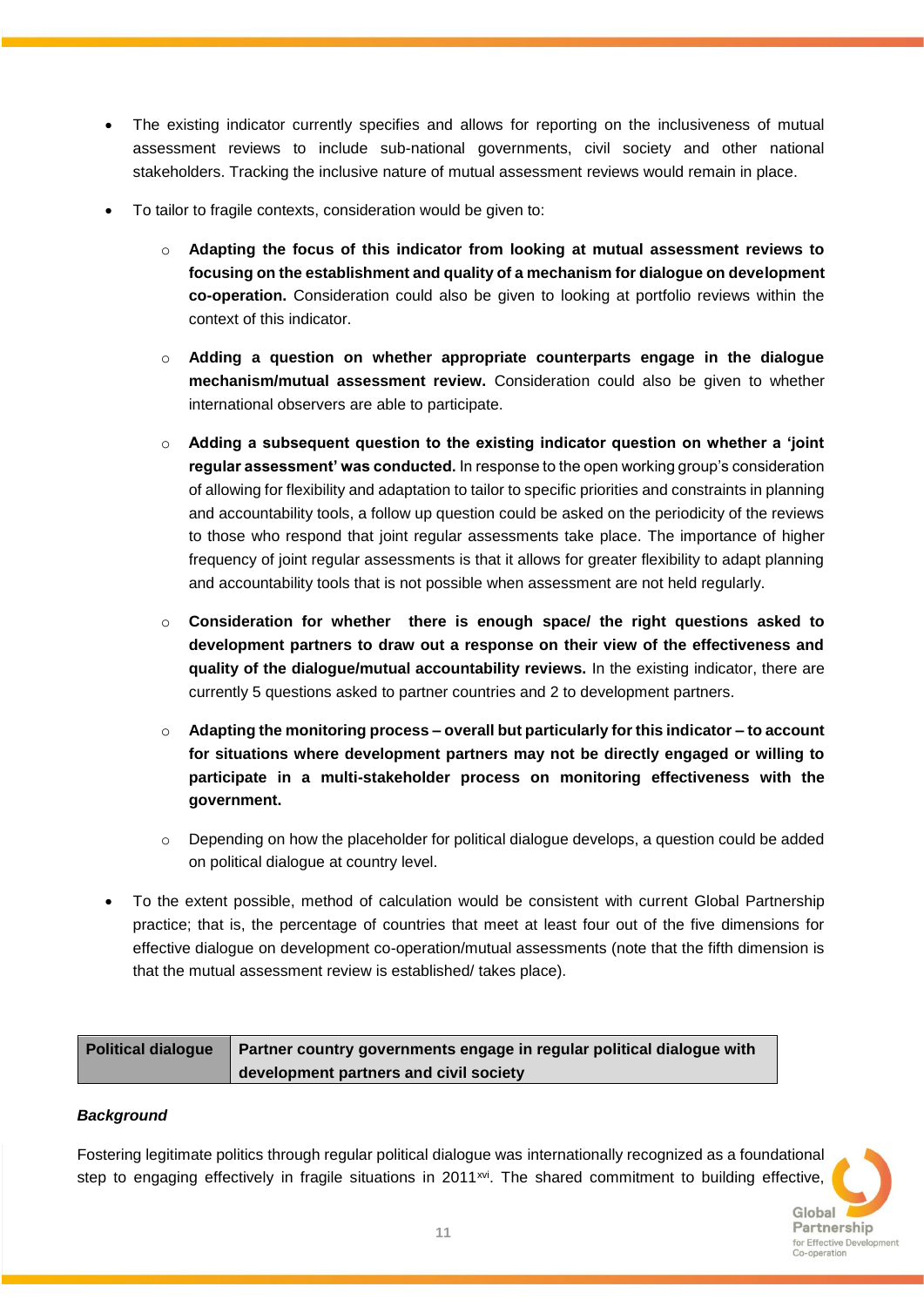accountable and inclusive institutions was then universally adopted in 2015<sup>xvii</sup>. While challenging among other priorities, government and development partner representatives require ample space to regularly engage honestly on the risks, challenges, and opportunities related to development co-operation partnerships and activities. Members of the open working group refer to a 'spectrum' of fragility; from extremely fragile contexts to those that are moderately or less affected by fragility. All constituencies of the open working group – partner countries, development partners and civil society – agree that engaging in political dialogue is critical in all contexts across the spectrum of fragility.

*Proposed approach: [Placeholder for political dialogue* – distinct from dialogue on development co-operation in that it addresses political concerns, security, legitimacy among other issues – *at international, regional, country and/or local level with development partners and civil society*, which could be tracked at international, regional and/or country level*]* 

#### *Proposed adjustments*

- The proposed approach for this indicator is to be developed. This could be measured at international or regional level, in terms of partner country government responsiveness to, for example, engagement in international/regional fora, responsiveness to human rights or electoral concerns, among other issues. Alternatively, or additionally, this could be captured at country and/or local level through the development of a question that addresses political dialogue at country/local level. Further analysis and consultation is needed to assess whether it would be more useful to track at international, regional, country and/or local level, and subsequently to look in more detail at the possible measurement approaches.
- Method of calculation, data sources and key definitions to be refined.

| <b>Alignment with</b> | Countries strengthen national development planning tools/ frameworks |
|-----------------------|----------------------------------------------------------------------|
| national priorities   |                                                                      |

#### *Background*

The open working group emphasized the need to respect and use national priorities to guide development cooperation in order to reinforce country ownership and reduce fragmentation of development activities. National priorities are typically set out in a long-term vision, development plan/strategy, and/or sector/sub-national strategies. In fragile contexts, other tools and frameworks can exist. These can include fragility assessments or national cohesion assessments, portfolio reviews, joint risk assessments, as well as other planning tools that have been inclusively developed with civil society and other national actors by the government (or with the government in extremely fragile contexts) and set out development priorities along with clear targets to track progress. Inclusive processes for setting national priorities are critical to building trust between government and its citizens as well as with development partners, and strengthening country leadership by defining its own development path.

*Proposed approach: % of partner country governments that strengthen evidence-based national development planning tools/ frameworks* 

*Criteria:* 

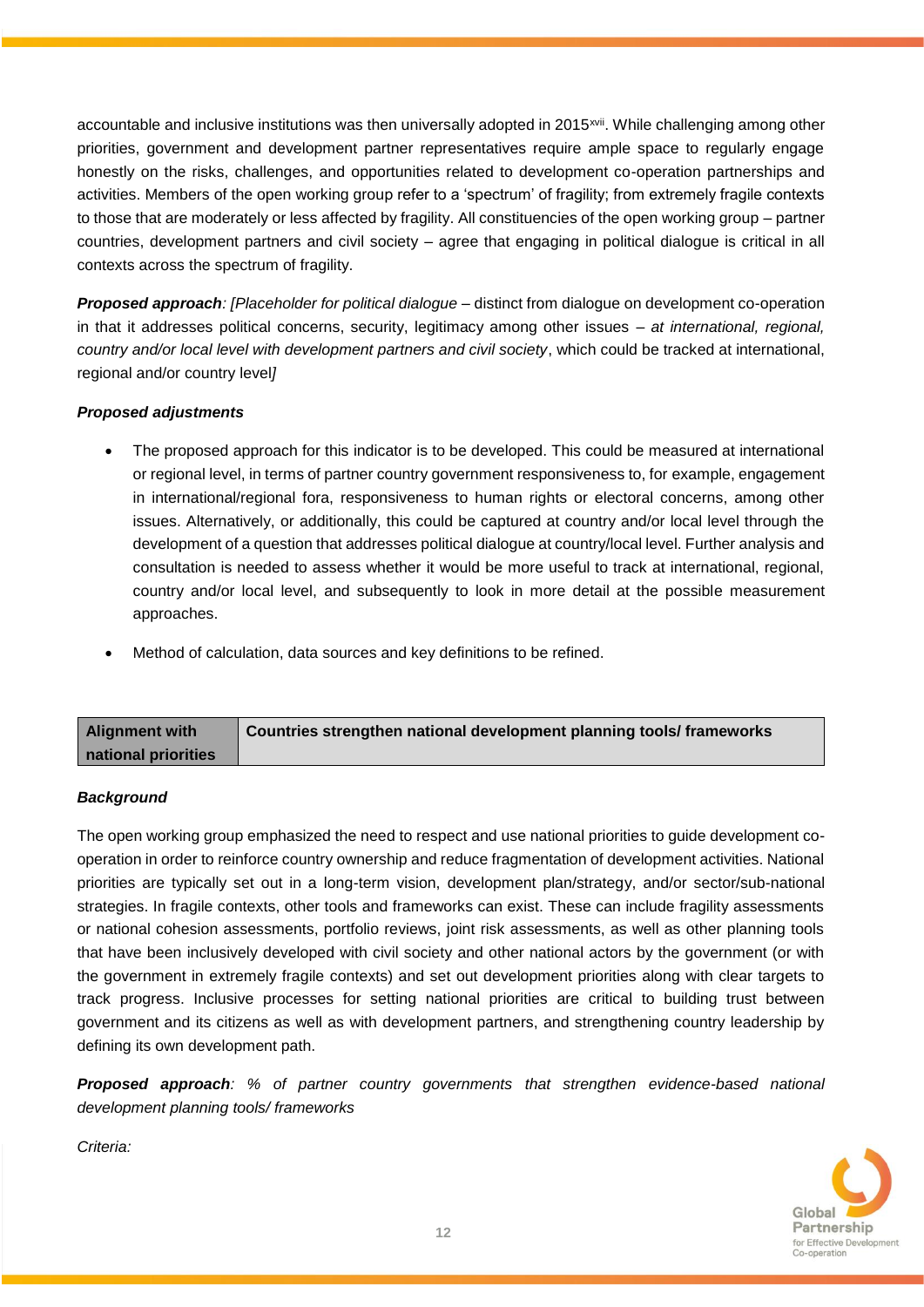*i)* Whether a national conflict/fragility/risk or other relevant assessment has been conducted through inclusive *dialogue with civil society, subnational groups and communities, and whether it has been used to inform and underpin national development planning; or,*

*ii*) Whether the national development planning document (if it exists): responds to the issues raised in the *national conflict/risk/resilience/cohesion assessment or other relevant assessment; has been developed through inclusive dialogue; is used to define and track the country's development priorities; is monitored regularly and transparently; and, is used to inform decision making*

#### *Proposed adjustments*

- The proposed data source is Global Partnership monitoring. The proposed approach builds on the existing Global Partnership indicator on strengthening national results frameworks (indicator 1b).
- To tailor to fragile contexts, this indicator would be **adjusted to assess the use of existing and agreed upon evidence-based planning and programming tools and frameworks** that can provide an evidence base for national development planning. The indicator could capture tools/ frameworks relevant to fragile contexts, including but not limited to fragility assessments, national cohesion assessments, portfolio reviews, climate vulnerability assessments, joint risk assessments, poverty assessments, Country Policy and Institutional Assessments, and other planning tools and frameworks as relevant.
- Where a national conflict/fragility/risk or other relevant assessment has been conducted, **a follow-up question would be asked on the inclusive nature of the assessment** and whether it was informed by dialogue with civil society, subnational groups and communities. Where a national development planning document exists, **a question on whether the assessment has been inform and underpin national development planning would be asked**. For example, in situations where a risk assessment has been completed, a follow-up question could probe whether a risk mitigation strategy has been developed in response to the assessment and embedded within the national development plan.
- With regard to the placeholder for the action area on the development, humanitarian, peace nexus (see page 15), **a question could be added to probe whether the country and its development partners have coordinated their efforts with humanitarian and peace/security counterparts**, and the extent to which prevention and resilience are covered in the development of the country strategy and priorities. This question could be asked of both the country and development partners.
- Consideration could also be given to asking whether gender equality and women's empowerment is: a) addressed in the conflict/fragility/risk or other relevant assessment, or b) a priority in the national development strategy and/or a sector strategy.
- The indicator would consists of four or more criteria. The method of calculation for the indicator would be consistent with current Global Partnership practice; that is, the calculation of an average across the criteria assessed in the questions and expressed as a percentage.

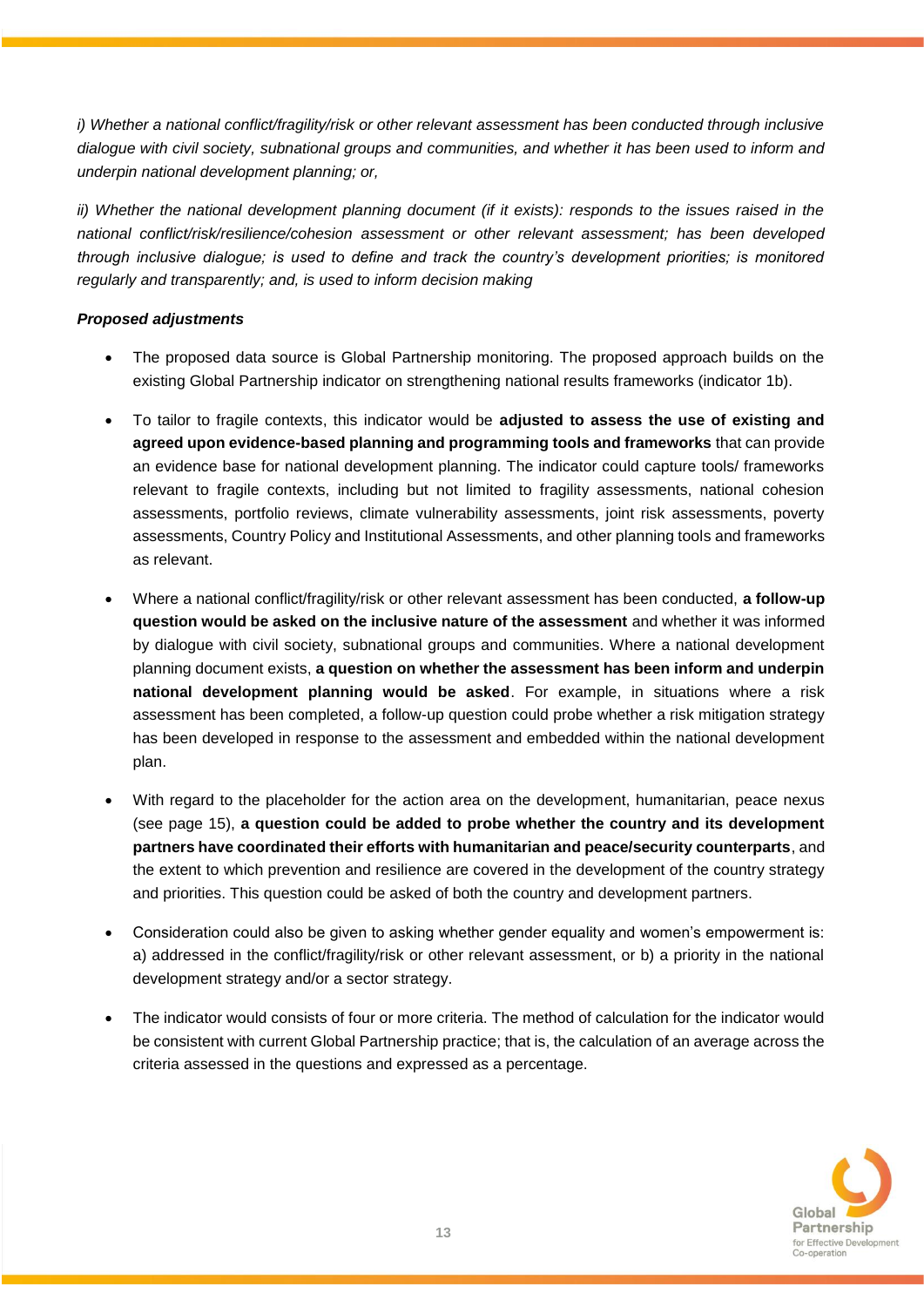**Development partners use existing country-led development planning and programming tools/ frameworks**

#### *Background*

To reduce fragmentation and strengthen country ownership, alignment of development co-operation to national priorities is imperative. The extent to which development partners guide their development efforts in line with country-defined priorities and development results is critical to maintaining a focus on results and achieving long lasting development gains. The existing Global Partnership indictor on development partners' use of country-led results frameworks provides the data on Sustainable Development Goal 17, target 15, which measures the degree of policy space and leadership accorded to a country in establishing its own path towards poverty eradication and sustainable development.

*Proposed approach: % of development partners that use existing country-led development planning and programming tools/ frameworks* 

#### *Proposed adjustments*

- The proposed data source is Global Partnership monitoring. The proposed approach is a modification of the existing Global Partnership indicator on using country-led results frameworks (indicator 1a).
- To tailor to fragile contexts, **this indicator would be edited to match the broader definition of existing and agreed upon evidence-based development planning and programming tools and frameworks** that underpin or exist in place of the national development strategy/plan. The indicator could capture tools/ frameworks relevant to fragile contexts, including but not limited to fragility assessments, national cohesion assessments, portfolio reviews, climate vulnerability assessments, joint risk assessments, poverty assessments, Country Policy and Institutional Assessments, and other planning tools and frameworks as relevant.
- With regard to the placeholder for the action area on the development, humanitarian, peace nexus (see action area: Humanitarian-development-peace coherence on page 15), **a question could be added to probe whether the country and its development partners have coordinated with humanitarian and peace/security counterparts in the planning and development of their country engagement strategy**, and the extent to which prevention and resilience are addressed in the country strategy. This question could be asked of both the country and development partners.
- Method of calculation would remain consistent with current Global Partnership practice; that is, the calculation of an average across the criteria within this indicator.

| <b>Alignment with</b> | Development partners strengthen national capacities |  |
|-----------------------|-----------------------------------------------------|--|
| national priorities / |                                                     |  |
| strengthening         |                                                     |  |
| national capacities   |                                                     |  |

#### *Background*

One of the central ways for governments to build legitimacy with society - particularly in fragile contexts - is to develop and use country capacities for service delivery, as this is how citizens primarily encounter and shape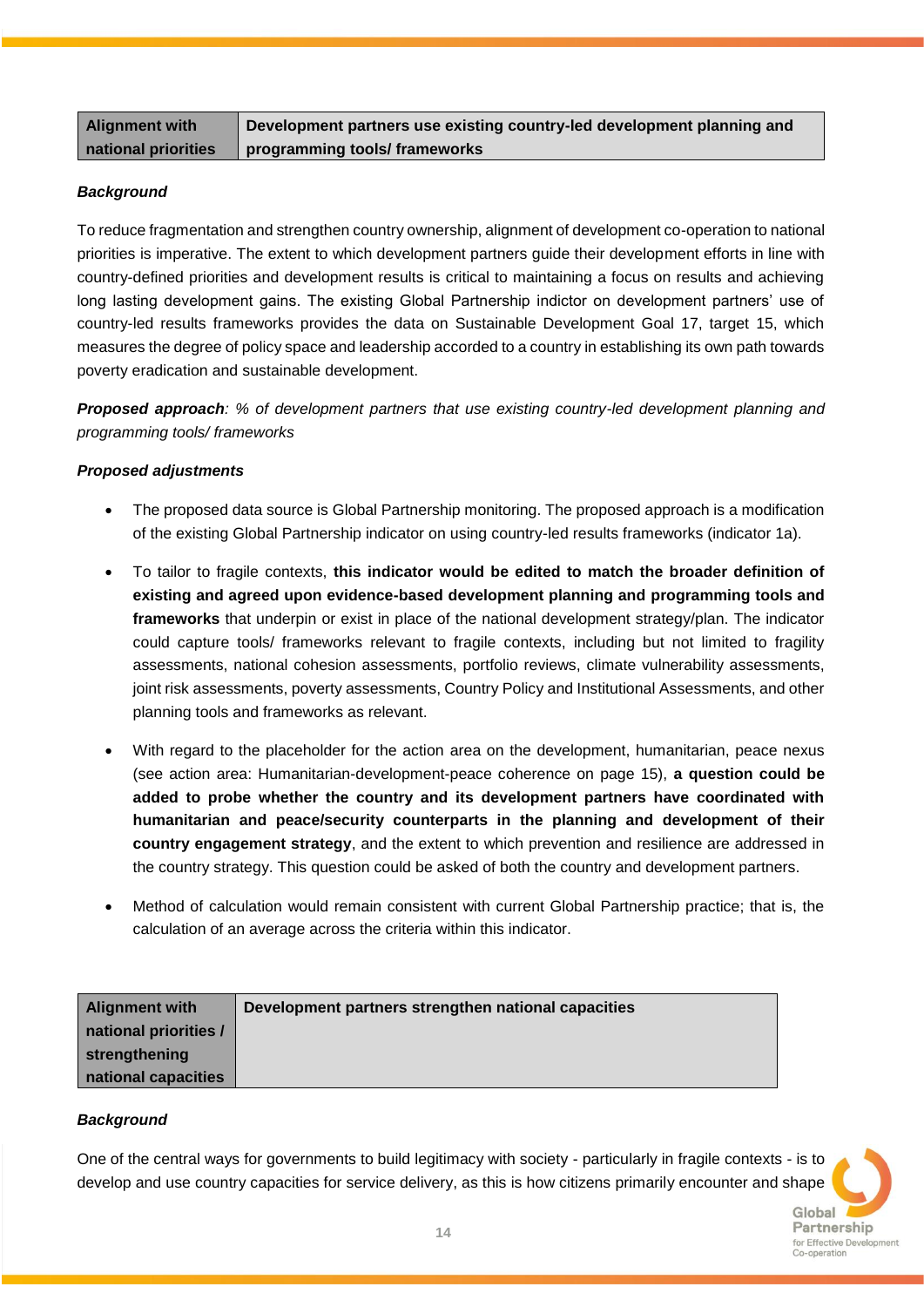their perception of the governmentxviii. Re-establishing core government functions in the aftermath of conflict is critical to build confidence in the government<sup>xix</sup>. The universally agreed 2030 Agenda for Sustainable Development explicitly calls for enhanced support for strengthening national capacities<sup>xx</sup>. This includes effective and targeted capacity building in developing countries to support implementation of national development plans, strengthening domestic revenue capacities, and strengthening statistical capacities, among other areas. Jointly assessing which country capacities are the most important to build legitimacy and country ownership is a critical step to subsequently strengthening national capacities in these key areas.

*Proposed approach: [placeholder to track the effectiveness of strengthening national capacities to plan, implement and evaluate development activities]*

#### *Proposed adjustments*

- The proposed approach for this indicator is to be developed. The open working group has stressed that capacity building is particularly important in fragile contexts. Considering that Global Partnership monitoring covers the effectiveness of development co-operation, the measurement approach for strengthening national capacities could focus in on the quality and effectiveness of capacity building efforts. How this could be tracked requires further thinking but would mean going beyond tracking capacity building support/flows. Possible measurements could include a question to development partners in the context of indicator 1A on whether at the planning stage of a development partner's overall country strategy or programme there was an assessment of national capacities and whether weaknesses in capacities were addressed.
- Method of calculation, key definitions and data source to be refined.

| <b>Alignment with</b> | Reduce fragmentation across development actors and activities |
|-----------------------|---------------------------------------------------------------|
| national priorities   |                                                               |

#### *Background*

The open working group stressed the need to reduce the redundancy and overlap of actors and activities – across regional, national and local levels – to reinforce government leadership and legitimacy. Overcrowding and duplication by actors in some sectors or regions can be a result of many development partners responding to similar domestic political imperatives. However, it creates operational confusion and service gaps in overlooked areas. It also reduces the space for government to effectively intervene and lead, and be recognized by its citizens as a source of development. This can in turn undermine the government's legitimacy, despite determined efforts to help establish coherence around national priorities across a country. Increasing co-ordination across actors and activities can reduce the number of parallel implementation units and systems and eases the effort to streamline or redirect assistance so that partners are working to their comparative advantage.

**Proposed approach**: [Placeholder to for measurement approach to track the reduction of fragmentation of *actors and activities]* 

#### *Proposed adjustments*

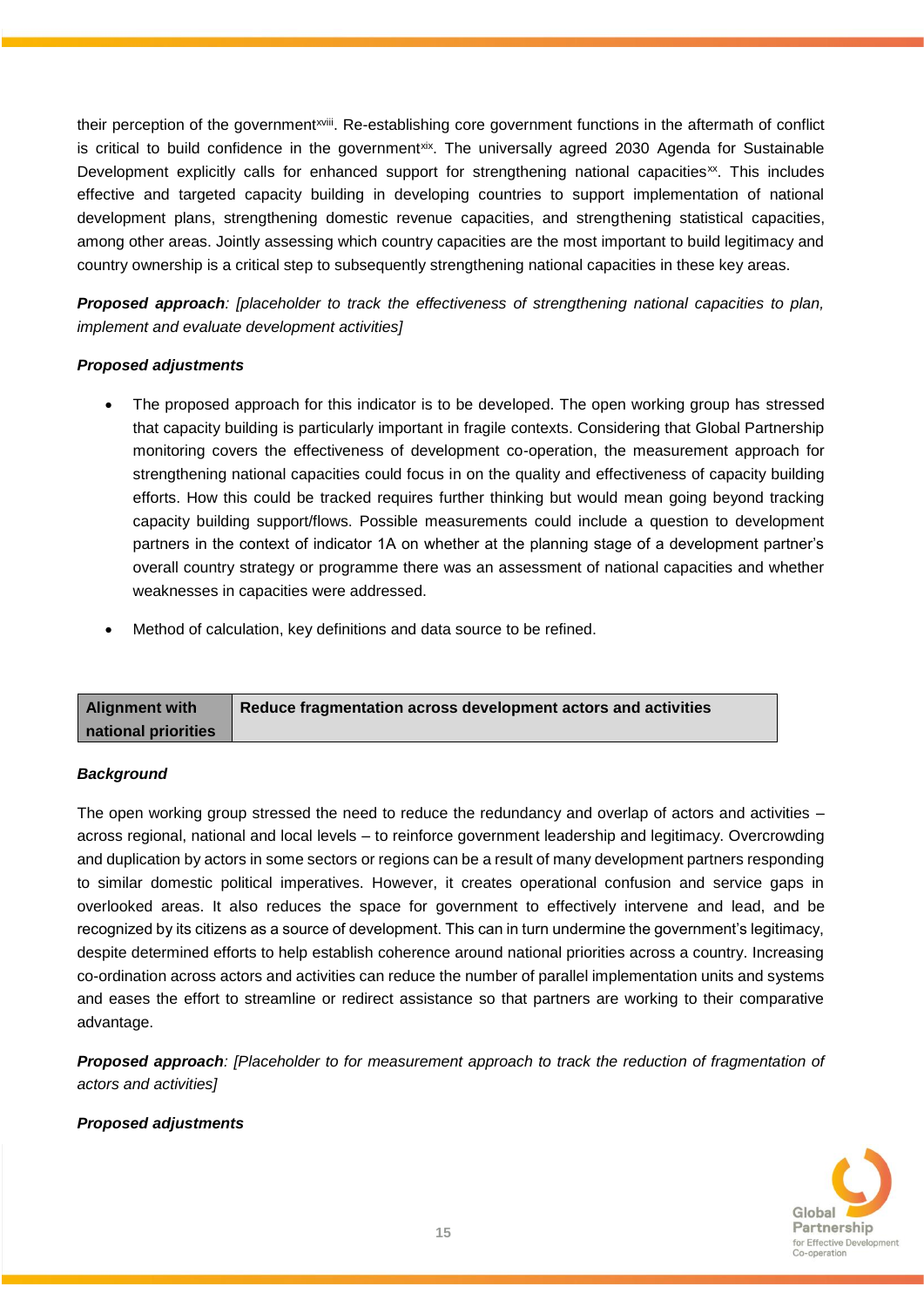- To address fragmentation, consideration could be given to the establishment of aid co-ordination forums, their level (High-Level, Technical Level), and the frequency of meetings. Given that this is covered under mutual accountability, if possible fragmentation could be addressed together with the existing proposal under mutual accountability.
- The proposed approach for this indicator is to be developed but would aim to utilize existing global mechanisms to track progress. Method of calculation, key definitions and data source to be refined.

| Use of country | <b>Countries strengthen the quality of their public financial management</b> |
|----------------|------------------------------------------------------------------------------|
| <b>systems</b> | systems                                                                      |

#### *Background*

Strong public financial management systems are foundational to country leadership through effective governance. However, conflict, corruption, weak legitimacy, and/or weak institutional capacities can be cited as limitations to using a countries' key financial management systems (e.g. budget management and execution, financial reporting, auditing and procurement). Strengthening the quality of public financial management systems is critical to effective public administration and the implementation of development efforts.

*Proposed approach: % of partner countries that have improved the quality of their public financial management systems* 

#### *Proposed adjustments*

- The proposed approach is the existing Global Partnership indicator on quality of countries' public financial management systems (indicator 9a). The proposed data source is the Public Expenditure and Financial Accountability tool (PEFA).
- Importantly for fragile contexts, the indicator tracks incremental progress regardless of the starting point. Any improvements made regardless of the baseline grade are marked as such.
- Method of calculation would be consistent with current Global Partnership practice; that is, calculated score across nine key PEFA dimensions.

| Use of country | Development partners use and strengthen country systems |
|----------------|---------------------------------------------------------|
| <b>systems</b> |                                                         |

#### *Background*

Closely linked to strengthening national capacities, the open working group stressed the need to measure incremental use of country systems to track progress toward more comprehensive use of country systems. As established by CABRI<sup>xxi</sup>, there are many dimensions of using country systems to build national capacity. The existing Global Partnership indicator on this topic measures the proportion of development cooperation disbursed to the public sector using the partner country government's national norms, procedures and systems

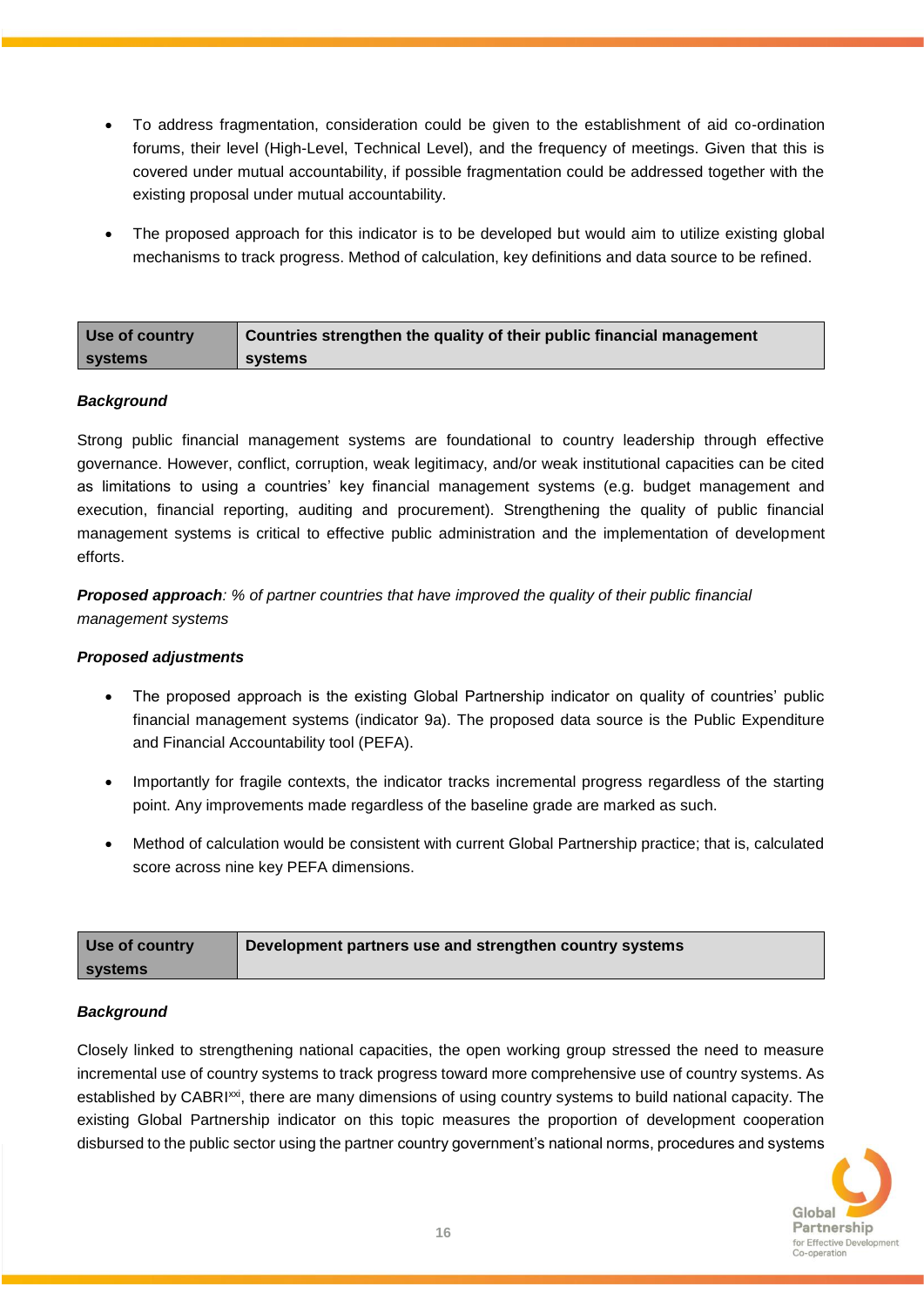for budget management and execution, financial reporting, auditing and procurement. The proposed approach aims at measuring incremental progress toward the use of country systems.

*Proposed approach: Use and strengthen of country systems, through incremental tracking of:*

*Sub-elements:*

*i)* Disbursements to the public sector as a proportion of total bilateral disbursements in country

*ii) Share of development co-operation funds planned for the country's public sector that was recorded in the annual budget submitted for legislative approval* 

*iii) Core support to national civil society organisations* 

*iv) Development co-operation flows that are channeled through country public financial management and procurement systems as a proportion of disbursements to the public sector*

#### *Proposed adjustments*

- The proposed data source is Global Partnership monitoring. The proposed approach builds on the existing Global Partnership indicator on development partners use of country public financial management and procurement systems (indicator 9b) and existing Global Partnership indicator on whether development co-operation is recorded on budget (indicator 6).
- While **sub-element i) of the proposed approach is not currently reported, this information is already collected by the Global Partnership** and would not require additional reporting. **Subelement ii) is the existing Global Partnership monitoring approach for indicator 6. Sub-element iii) is new**, and could also consider support to national co-ordinating structures for civil society organisations**. Sub-element iv) is the existing Global Partnership monitoring approach for indicator 9b**.
- For the sub-elements that are already covered in Global Partnership monitoring, the method of calculation would be consistent with current Global Partnership practice.

| Humanitarian-     | [Placeholder for indicator on humanitarian-development-peace coherence] |
|-------------------|-------------------------------------------------------------------------|
| development-peace |                                                                         |
| coherence         |                                                                         |

Noting several international initiatives under development in this area, this remains a placeholder for which a monitoring approach could be developed once agreed actions to address this challenge are in place. **Consideration will also be given to how this work can feed into the monitoring of the recently adopted DAC Recommendation on Humanitarian–Development–Peace Nexus.**

Building on the interlinkages with the New Deal as set out in the first paper of the open working group<sup>xxii</sup>, a monitoring approach that could be implemented in the interim **could be to include a question on development planning coherence across humanitarian, development and peace actors within the context of setting national development priorities/ strategies**. This could probe whether the country and its development partners have coordinated their efforts with humanitarian and peace/security counterparts, and the extent to which prevention and resilience are covered in the development of the country strategy and priorities. This question could be asked of both the country and development partners in the context of indicator 1A and 1B.

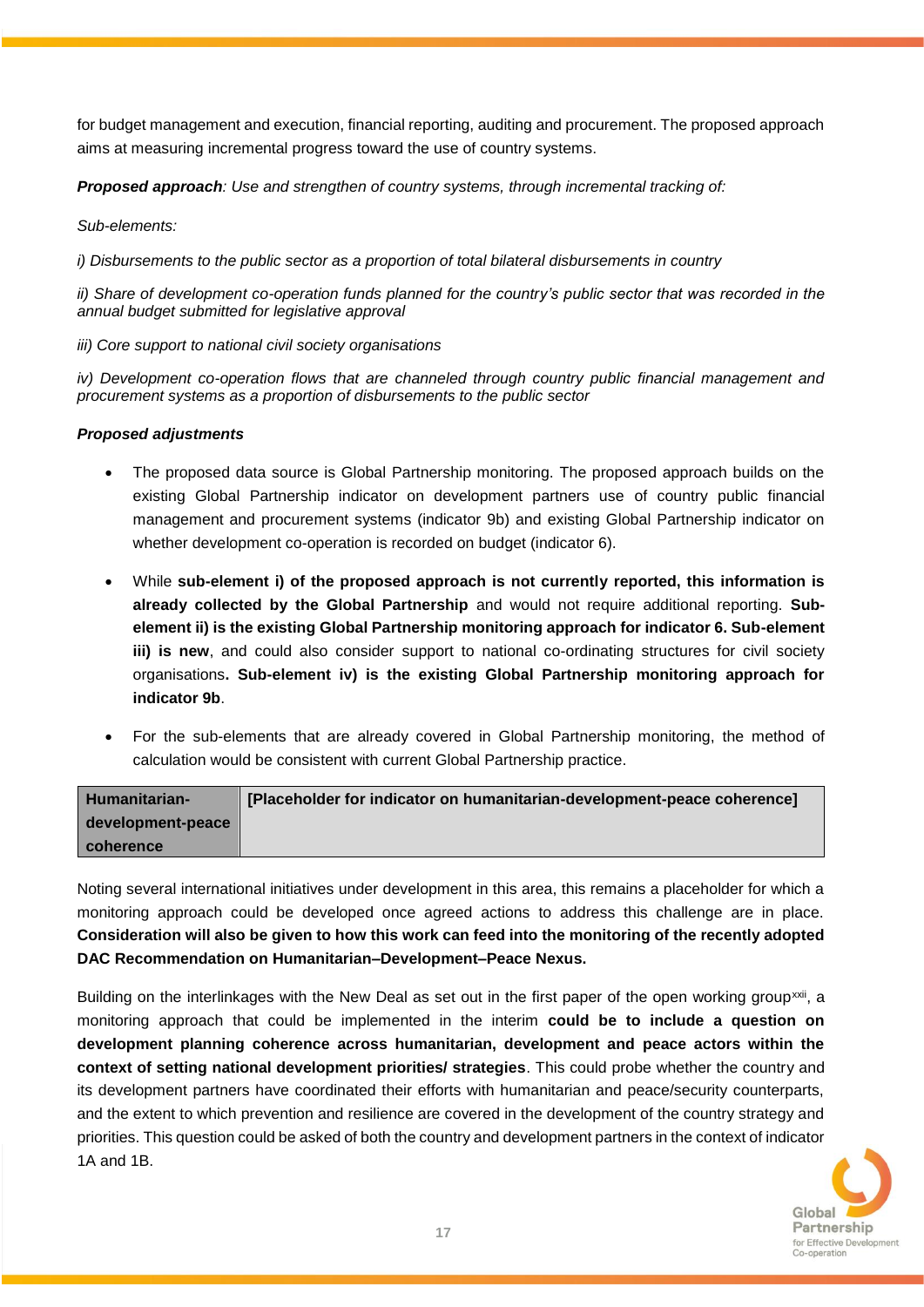$\frac{1}{2}$  44 of the 55 countries included in the 2016 OECD States of Fragility report, as well as 18 of the 20 g7+ countries participated in the 2016 Global Partnership monitoring round. In addition, at the time of writing, 45 of the 58, including 12 of the 15 extremely fragile contexts, detailed in the 2018 OECD States of Fragility report are participating in the 2018 monitoring round.

vi 2016 Nairobi Outcome Document: [http://effectivecooperation.org/wp-](http://effectivecooperation.org/wp-content/uploads/2016/12/OutcomeDocumentEnglish.pdf)

[content/uploads/2016/12/OutcomeDocumentEnglish.pdf](http://effectivecooperation.org/wp-content/uploads/2016/12/OutcomeDocumentEnglish.pdf)

 $\overline{a}$ 

<sup>vii</sup> A comprehensive review of the existing indicators took place from April 2017 to May 2018. The review was guided by the Nairobi Outcome Document, technical advice from the Monitoring Advisory Group and the OECD-UNDP Joint Support Team, lessons learned in the 2016 monitoring round, which included feedback from participating countries and online consultations that generated around 300 comments and suggestions. The refinement began in April 2017 and drew on the technical assistance of expert groups related to specific thematic areas, iterative consultations with relevant stakeholders, and country-level testing. For more information, see here: [http://effectivecooperation.org/monitoring](http://effectivecooperation.org/monitoring-country-progress/openconsultation/)[country-progress/openconsultation/](http://effectivecooperation.org/monitoring-country-progress/openconsultation/)

viii The concept note is available online here: [https://effectivecooperation.org/wp-content/uploads/2018/12/Fragility](https://effectivecooperation.org/wp-content/uploads/2018/12/Fragility-background-note.pdf)[background-note.pdf.](https://effectivecooperation.org/wp-content/uploads/2018/12/Fragility-background-note.pdf) More information on this work can be found here: [http://effectivecooperation.org/monitoring](http://effectivecooperation.org/monitoring-country-progress/global-partnership-monitoring-2-0/track-2-adapting-monitoring-to-new-challenges/)[country-progress/global-partnership-monitoring-2-0/track-2-adapting-monitoring-to-new-challenges/](http://effectivecooperation.org/monitoring-country-progress/global-partnership-monitoring-2-0/track-2-adapting-monitoring-to-new-challenges/)

ix These constituencies are members of the International Dialogue on Peacebuilding and Statebuilding (IDPS), which is composed of members of the International Network on Conflict and Fragility (INCAF), the g7+ group of fragile and conflict-affected states, and the Civil Society Platform for Peacebuilding and Statebuilding (CSPPS). The IDPS has been closely engaged in the development of the tailored monitoring approach. The representatives of the IDPS implementation working group are also part of the open working group.

<sup>x</sup> Partner country consultation has been facilitated through feedback to the 2016 monitoring round; country visits during the refinement of the monitoring indicators prior to the 2018 monitoring round; and, engagement with countries in fragile situations during the 2018 monitoring round. It has also benefitted from strong engagement from the g7+ and its Member States. For more information and a list of the Member States, please see:<http://g7plus.org/>

xi The Development Assistance Committee has been engaged via outreach to the International Network on Conflict and Fragility (INCAF), including updates provided at the May and November INCAF Task Team meetings, as well as several consultation meetings with development partners participating in the 2018 monitoring round at headquarters and with staff based in the field.

xii The Civil Society Platform for Peacebuilding and Statebuilding (CSPPS) is engaged on the open working group, and the CSO Task Team, which is a Global Partnership Initiative, was briefed on the development of the tailored monitoring approach. In addition, independent expertise from the Institute for State Effectiveness was also drawn on in coauthoring the two parts of the discussion papers that emanated from working group discussions. Part 1 of the paper can be found here: [https://effectivecooperation.org/wp-content/uploads/2018/12/OWG\\_Part-1-draft\\_8-Oct.pdf](https://effectivecooperation.org/wp-content/uploads/2018/12/OWG_Part-1-draft_8-Oct.pdf) ; Part 2 can be accessed here: [https://effectivecooperation.org/wp-content/uploads/2018/12/OWG\\_Part-2-draft\\_16-Nov.pdf](https://effectivecooperation.org/wp-content/uploads/2018/12/OWG_Part-2-draft_16-Nov.pdf)

xiii The open working group is comprised of partner countries that have experienced or are in fragile situations, development partners that work closely with countries in fragile situations, and a representative civil society organization that coordinates across fragile contexts. For a list of the members on the open working group please see the meeting summaries, which can be found here: [https://effectivecooperation.org/wp-content/uploads/2018/12/OWG-10-](https://effectivecooperation.org/wp-content/uploads/2018/12/OWG-10-Sept-meeting-summary.pdf) [Sept-meeting-summary.pdf](https://effectivecooperation.org/wp-content/uploads/2018/12/OWG-10-Sept-meeting-summary.pdf)

xiv A mapping of international commitments and discussion of the four challenges can be found in Part 1 of the open working group paper (link above in endnote x).

xv OECD 2018 States of Fragility report can be found at the link above (endnote xiii).

xvi New Deal for engagement in fragile states (2011) can be accessed here:

[https://www.pbsbdialogue.org/media/filer\\_public/07/69/07692de0-3557-494e-918e-18df00e9ef73/the\\_new\\_deal.pdf](https://www.pbsbdialogue.org/media/filer_public/07/69/07692de0-3557-494e-918e-18df00e9ef73/the_new_deal.pdf) xvii Sustainable Development Goal 16: Promote peaceful and inclusive societies for sustainable development, provide access to justice for all and build effective, accountable and inclusive institutions at all levels. More information can be found here:<https://sustainabledevelopment.un.org/sdg16>



<sup>&</sup>lt;sup>i</sup> The work of the Global Partnership is based on the four shared principles of effective development co-operation. These principles were agreed in 2011 by more than 160 countries and 50+ organisations in the Busan Partnership Agreement, the outcome the Fourth High-Level Forum on Aid Effectiveness (Busan, South Korea). For more information, see here: <http://effectivecooperation.org/about/principles/>

ii 2016 OECD States of Fragility: Understanding violence, can be accessed at http://www.oecd.org/dac/states-offragility-2016-9789264267213-en.htm

iii See Chapter 2 of the OECD 2018 States of Fragility report, which can be found at: [http://www.oecd.org/dac/states-of](http://www.oecd.org/dac/states-of-fragility-2018-9789264302075-en.htm)[fragility-2018-9789264302075-en.htm](http://www.oecd.org/dac/states-of-fragility-2018-9789264302075-en.htm)

iv Recognising that transitioning out of fragility is not linear and the effectiveness principles would be applied as appropriate and according to country context.